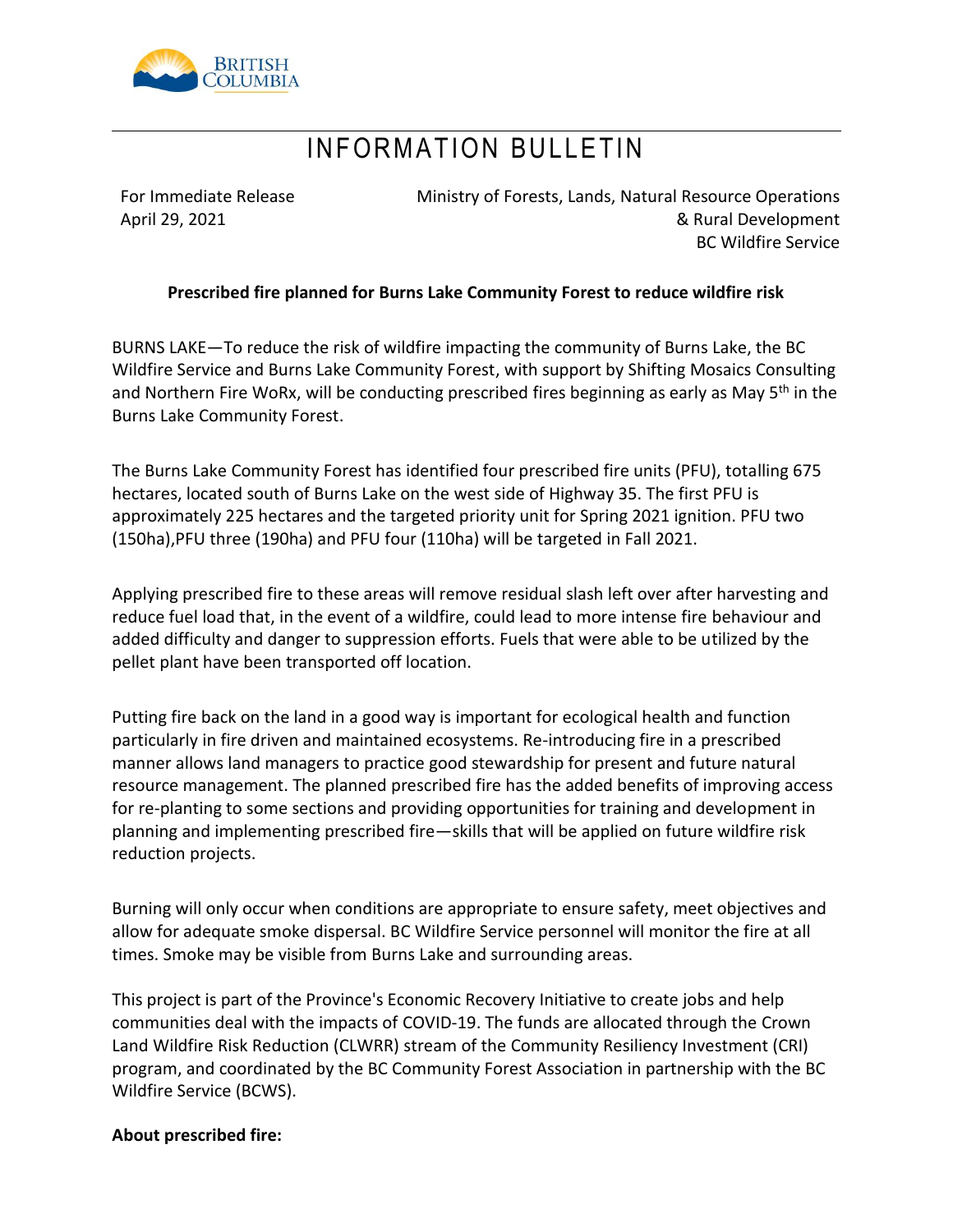

# INFORMATION BULLETIN

Prescribed fire is the planned application of fire to a specific land area and is one of the most ecologically appropriate and relatively efficient means for achieving planned public safety and resource management objectives – for example, enhancing habitat, preparing an area for tree planting, disease eradication, etc. These operational fires can take many months to plan and are managed in such a way as to minimize the chance of escape and emission of smoke while maximizing the benefits to the site.

This prescribed fire is a resource management open fire as defined by the BC Wildfire Regulation. These fires require the completion of a prescribed fire burn plan, which provides an overview of the project and its objectives. As well, the prescribed fire burn plan identifies potential human, land and resource values that could be affected, and mitigation actions are prescribed. Burn plans also specify the resources, weather and fuel conditions for the project to be safe and successful. Specific ignition, control, mop up and patrol actions are prescribed to prevent the fire from escaping. Post-fire monitoring and actions are identified to ensure no long-term negative impacts to values and site safety.

For more information about prescribed fire, please visit:

[https://www2.gov.bc.ca/gov/content/safety/wildfire-status/prevention/vegetation-and-fuel](https://www2.gov.bc.ca/gov/content/safety/wildfire-status/prevention/vegetation-and-fuel-management/prescribed-burning)[management/prescribed-burning](https://www2.gov.bc.ca/gov/content/safety/wildfire-status/prevention/vegetation-and-fuel-management/prescribed-burning)

The BC Wildfire Service has implemented safety protocols and strategies while conducting its operations to minimize COVID-19 exposure risks to its personnel and communities.

- All BCWS personnel conduct daily COVID-19 self-assessments before going to worksites and are required to report any symptoms to their direct supervisor.
- Staff members are required to physically distance, sanitize, and wear masks in all indoor areas. Groups sizes are limited in accordance with provincial directives.
- Staff members share information electronically whenever possible, instead of in person.

BC Wildfire Service personnel adhere to COVID-19 public health orders and guidelines to ensure that operations can continue safely throughout the province.

To report a wildfire, unattended campfire or open burning violation, call 1-800-663-5555 tollfree or \*5555 on a cell phone.

Learn More:

People can follow the latest wildfire news:

- on the free BC Wildfire Service public mobile app, available for Apple (iOS) and Android devices
- on Twitter: twitter.com/BCGovFireInfo